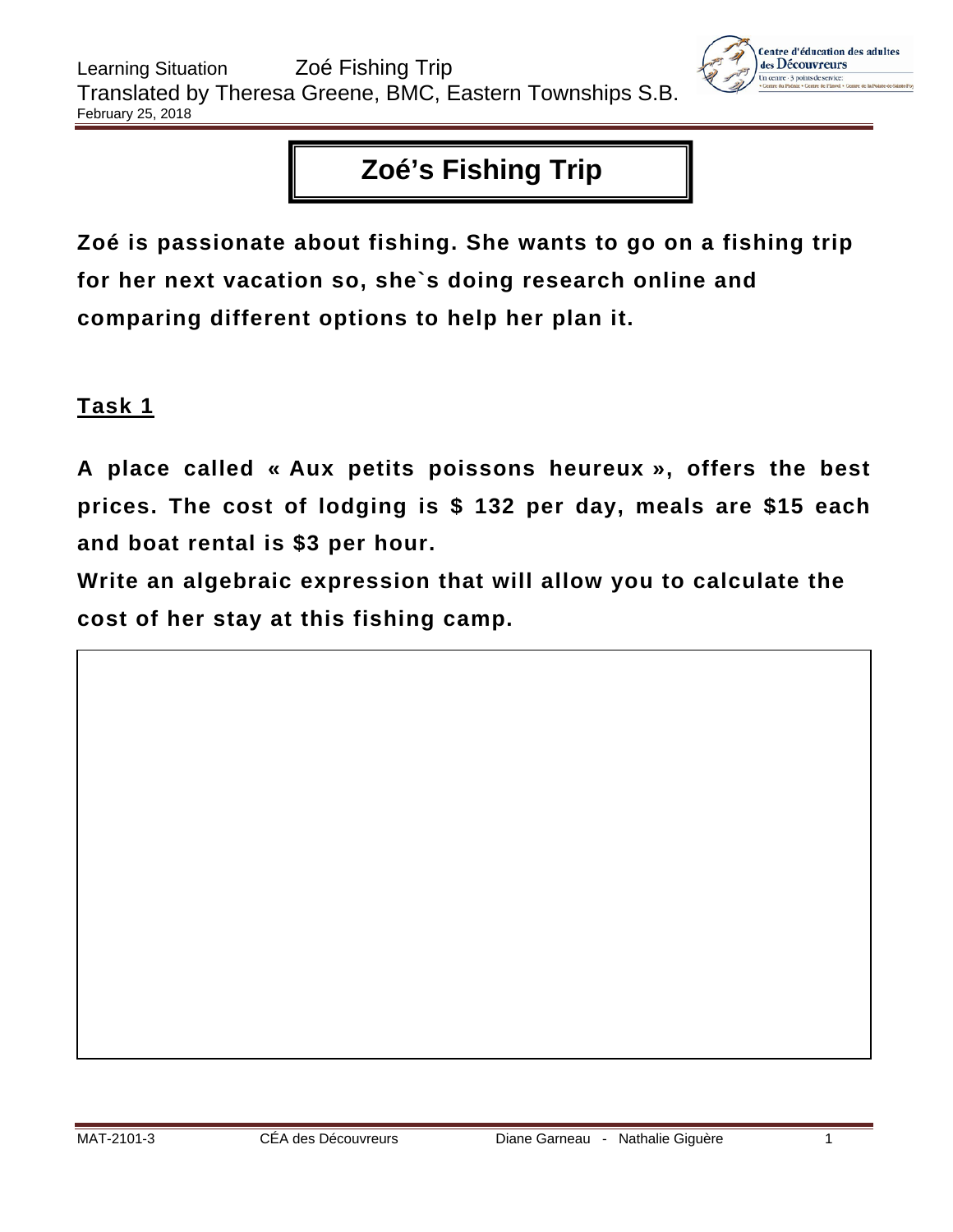**Using the algebraic expression** you came up with in Task 1, calculate the cost of a 2 week stay for Zoe at this fishing camp if she wants to eat 2 meals per day and rent a boat for 3 hours per day.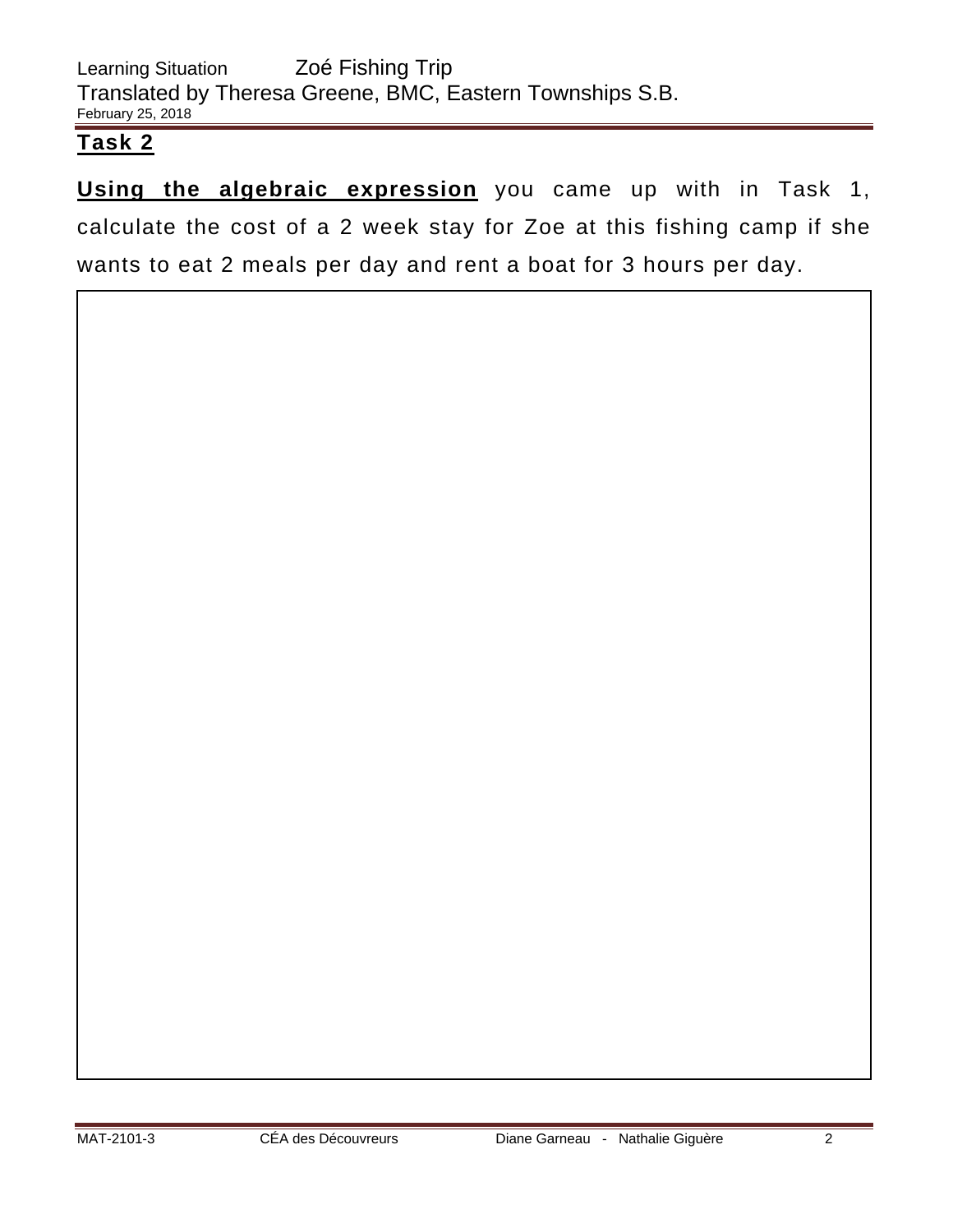**Using the algebraic expression** you came up with in Task 1, how many days can she stay if she has a budget of \$1250 to spend and plans on eating only 1 meal per day and renting a boat for 3 hours per day every day that she is there.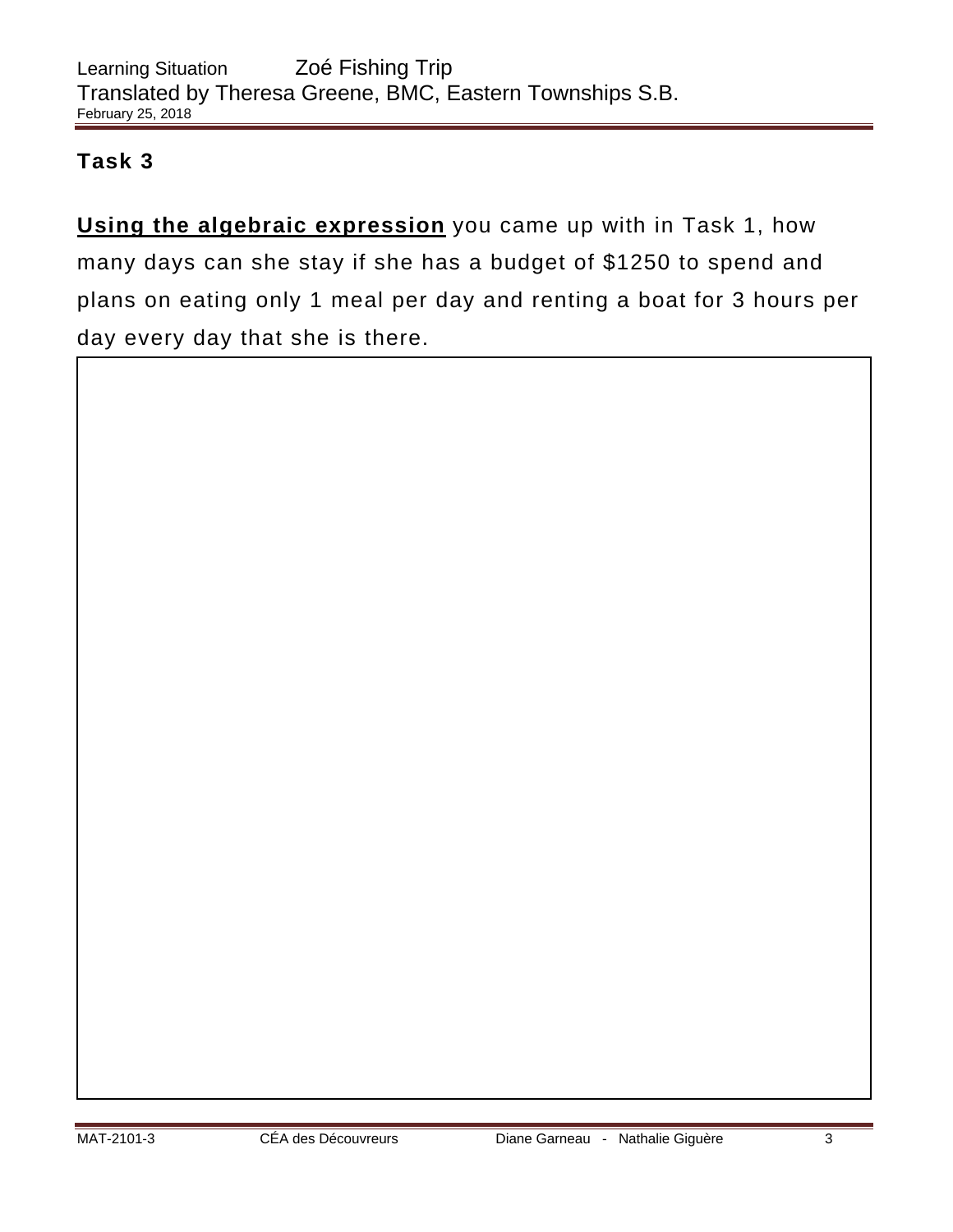**Using the algebraic expression** you came up with in Task 1, how many hours can she rent a boat with a budget of \$1400 to spend and if she wants to eat 2 meals per day during an 8 day stay.

MAT-2101-3 CÉA des Découvreurs Diane Garneau - Nathalie Giguère 4 Annual 4 Annual 4 Annual 4 Annual 4 Annual 4